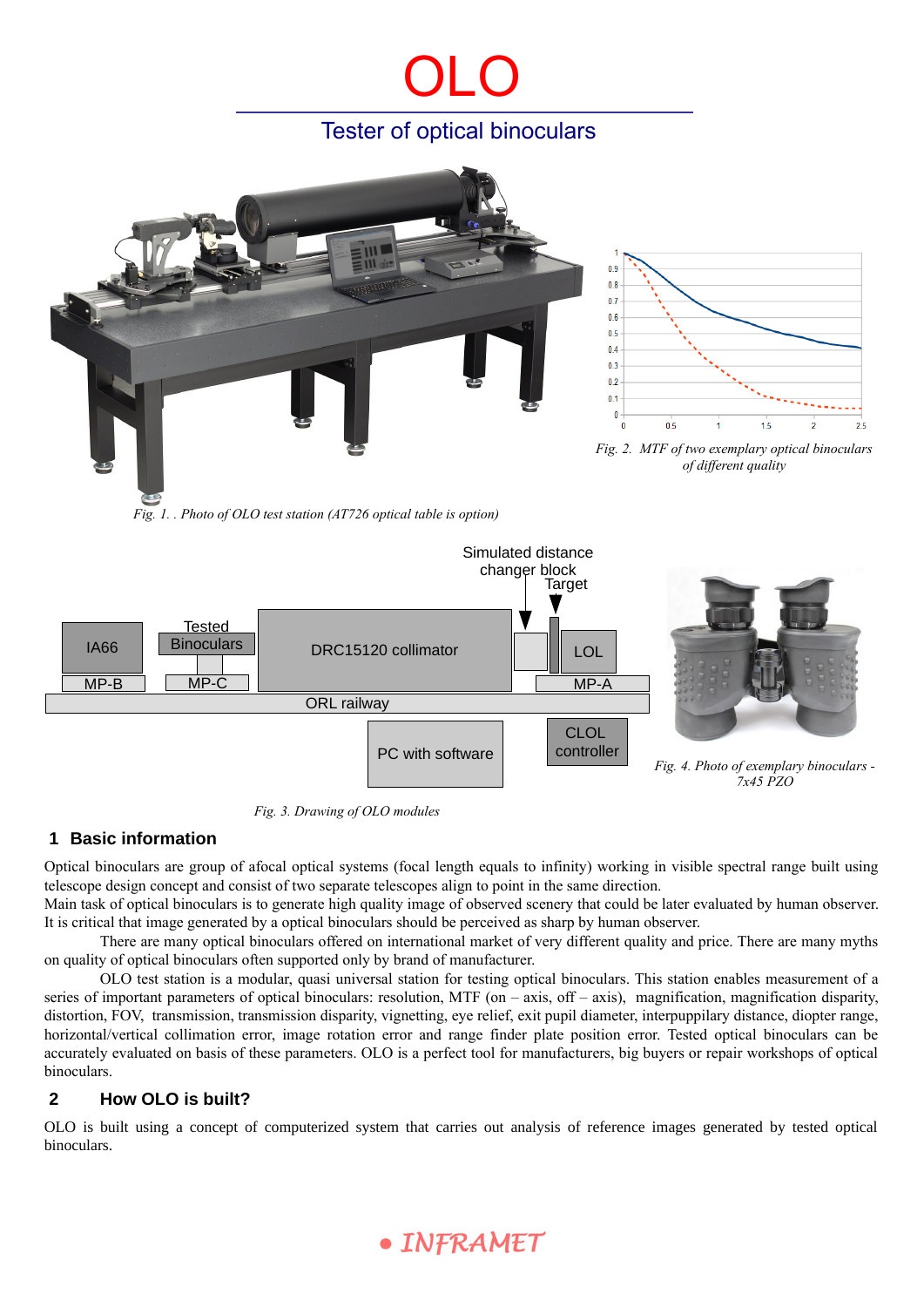# Tester of optical binoculars

OLO

OLO test station is built from a series of modules: LOL light source, CLOL controller, set of targets, set of pinholes, DRC15120 refractive collimator, MP-A, MP-B and MP-C mechanical platforms, IA66 image analyser, ORL railway, PC (or laptop), frame grabber, set of aperture reductions, and TOPO-B test software.

CLOL is a light source integrated with a reference movable targets that generate reference images. DRC15120 collimator is a high resolution refractive collimator that projects reference images into direction of tested optical binocular. MP-A is a mechanical platform that enables precision rotation of DRC15120 collimator in order to simulate off – axis targets. MP-B platform enables positioning of IA66 image analyser. MP-C platform enables positioning of tested optical binocular.

#### **3 Range of tested binoculars**

Table. 1. Range of tested binoculars

| Parameter                               | Value           |
|-----------------------------------------|-----------------|
| Objective aperture                      | $10 - 100$ mm   |
| Eyepiece aperture                       | $2 - 30$ mm     |
| Magnification range                     | $1 - 40x$       |
| $\sqrt{\text{Off} - \text{axis range}}$ | $0^0 - 30^0$    |
| Simulated distance range                | $50 m - \infty$ |

### **4 Test range and accuracy**

Table. 2. Test range and accuracy

| Parameter                                  | Measurement range                                                                                                              | Measurement relative uncertainty                                                                          |
|--------------------------------------------|--------------------------------------------------------------------------------------------------------------------------------|-----------------------------------------------------------------------------------------------------------|
| Resolution                                 | $1.2 - 273.6$ lp/mrad (target space)                                                                                           | $\leq 10\%$                                                                                               |
| <b>MTF</b>                                 | 0-2.5 lp/mrad (measurement at imaging<br>plane)<br>0-2.5 x M lp/mrad (measurement at<br>object plane where M is magnification) | $\pm$ 0.02 (at MTF >0.2) for on $-$ axis<br>$\pm$ 0.03 (at MTF >0.2) for off $-$ axis<br>(absolute value) |
| Magnification                              | $1-40x$                                                                                                                        | $\leq 2\%$                                                                                                |
| Distortion                                 | Up to 20%                                                                                                                      | $\leq$ 1% (absolute value)                                                                                |
| <b>FOV</b>                                 | Up to $14^{\circ}$                                                                                                             | $\leq 3\%$                                                                                                |
| Vignetting                                 | $0$ to $2$                                                                                                                     | $\leq 3\%$                                                                                                |
| Transmission                               | $0.2$ to $1$                                                                                                                   | $\leq 1\%$                                                                                                |
| Exit pupil diameter                        | $1 - 20$ mm                                                                                                                    | $\leq$ 0.2 mm (absolute value)                                                                            |
| Eye relief                                 | $4 - 150$ mm                                                                                                                   | $\leq$ 1 mm (absolute value)                                                                              |
| Diopter range                              | $-6$ to $+6$ diopter                                                                                                           | 0.2 diopter at range $-6$ to $+3$ diopter<br>0.5 diopter at range $> +3$ diopter                          |
| <b>Magnification disparity</b>             | Up to 20%<br>but maximal measurable magnification 40x                                                                          | $\leq$ 1% (absolute value)                                                                                |
| <b>Transmission disparity</b>              | 0 to 0.8                                                                                                                       | $\leq 2\%$                                                                                                |
| Interpupillary distance                    | $10 - 95$ mm                                                                                                                   | $\leq$ 0.2 mm (absolute value)                                                                            |
| Collimation error (Horizontal or Vertical) | $0 - 50$ mrad                                                                                                                  | $\leq$ 0.25 mrad (absolute value)                                                                         |
| Image rotation error                       | $0^{\circ} - 45^{\circ}$                                                                                                       | $\leq$ 1' (absolute value)                                                                                |
| Range finder plate position error          | $+ 0.25D$ to $+ 6D$<br>$-0.25D$ to $-6D$                                                                                       | 0.2 diopter at range $-6$ to $+3$ diopter<br>0.5 diopter at range $> +3$ diopter                          |

· INFRAMET